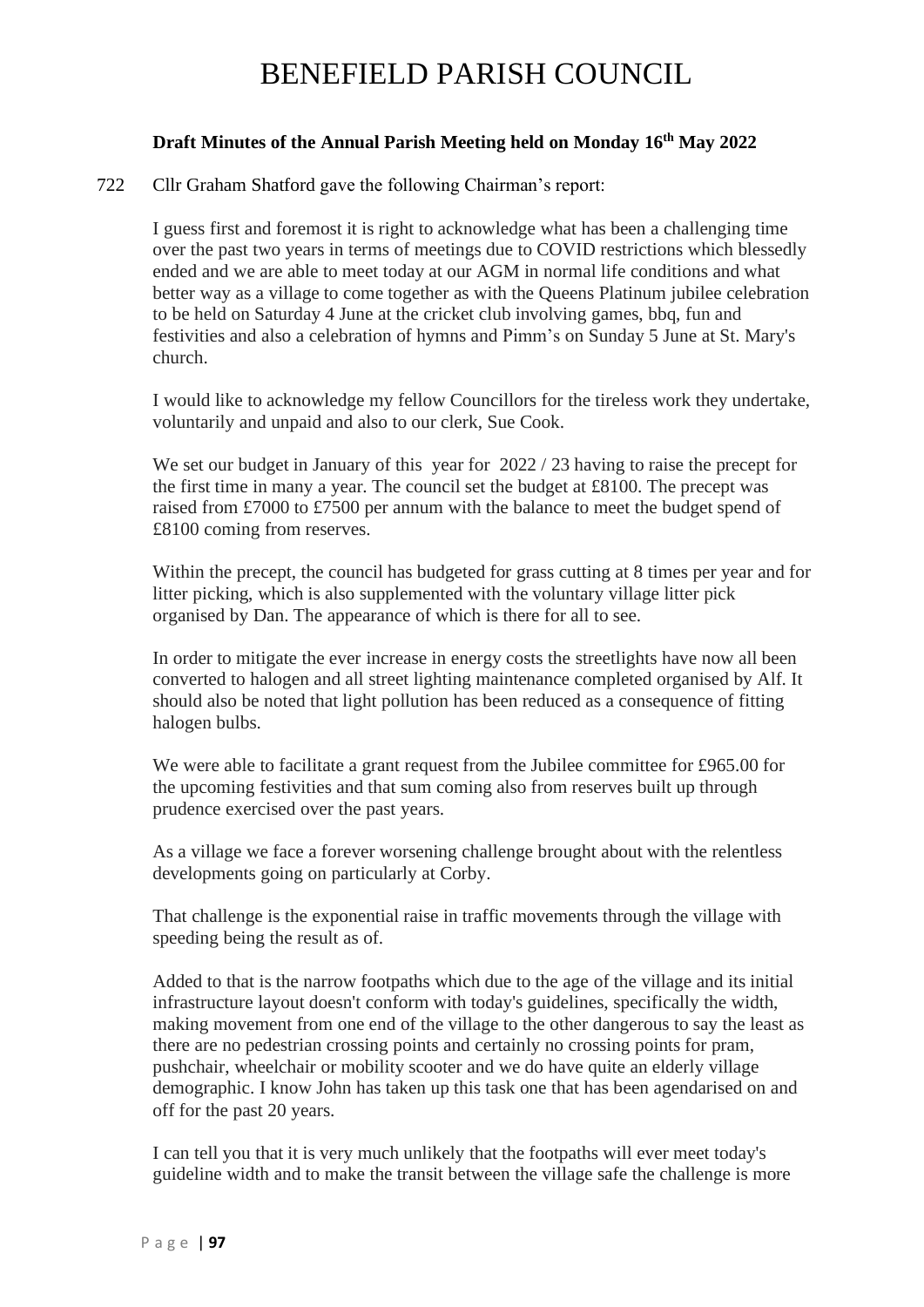likely to be achieved by getting the speed limit reduced from 30 mph to 20mph as is with the A427 at Weldon along with traffic calming through a series of chicane or build out as being the technical term.

We have all recently been let down by North Northamptonshire Council with the closure of the road at Weldon Park roundabout resulting with a round trip to Corby coming in at not too shy of 40 miles if one wanted to stick to the safer 'A' roads rather than rat run through dangerous and inappropriate single track roads used primarily by the farming fraternity. Coupled with that the suspended service of the X4 bus.

I must tell you the contempt shown to the peoples of Benefield along with Weldon and Oundle by North Northamptonshire Highways was mind boggling and they only decided to start talking as they chose the route of silence once Corby Councillor Mark Pengelly got involved, and he kindly kept me within the loop all the way. It was suggested that there could well have been a case of maladministration.

I believe that closer working with Weldon Parish council on matters of highway could be of benefit to Benefield, particularly as there is to be a roundabout built soon at Bears Lane to service the school being built.

To close and on behalf of the parish council would like to thank volunteers and I look forward to continuing serving the parish council for the coming year.

Thank you

723 With no questions being raised the meeting was closed at 6:40p.m.

## **Draft Minutes of the Annual Parish Council Meeting**

- 724 Cllr Tarbuck proposed that Cllr Shatford be elected as Chair for 2022/23, this was seconded by Cllr Pridmore. With no other nominations Cllr Shatford accepted the position and completed the Declaration to Office.
- 725 Cllr Tarbuck proposed that Cllr Cutmore be elected as Vice-Chair for 2022.23, this was seconded by Cllr Groom. With no other nominations Cllr Cutmore accepted the position.
- 726 Mrs D Pridmore agreed to be the Representative for the 401<sup>St</sup> Bombardment Group Memorial Trust USAAF
- 727 The following policies were all approved and signed by Cllr Shatford and the Clerk:

Standing Orders, Financial Regulations, Standing Orders, Complaint Procedure Policy, New Code of Conduct Policy, Risk Assessment, Data Protection Policy, Data Breach Policy, Access Request Procedure, Records Retention Policy, Freedom on Information – Supplementary Policy (New), ICO – Model Publication Scheme (New) And the Freedom of Information under the Model Publication Scheme (New)

#### **With no other business this meeting was closed at 6:45p.m.**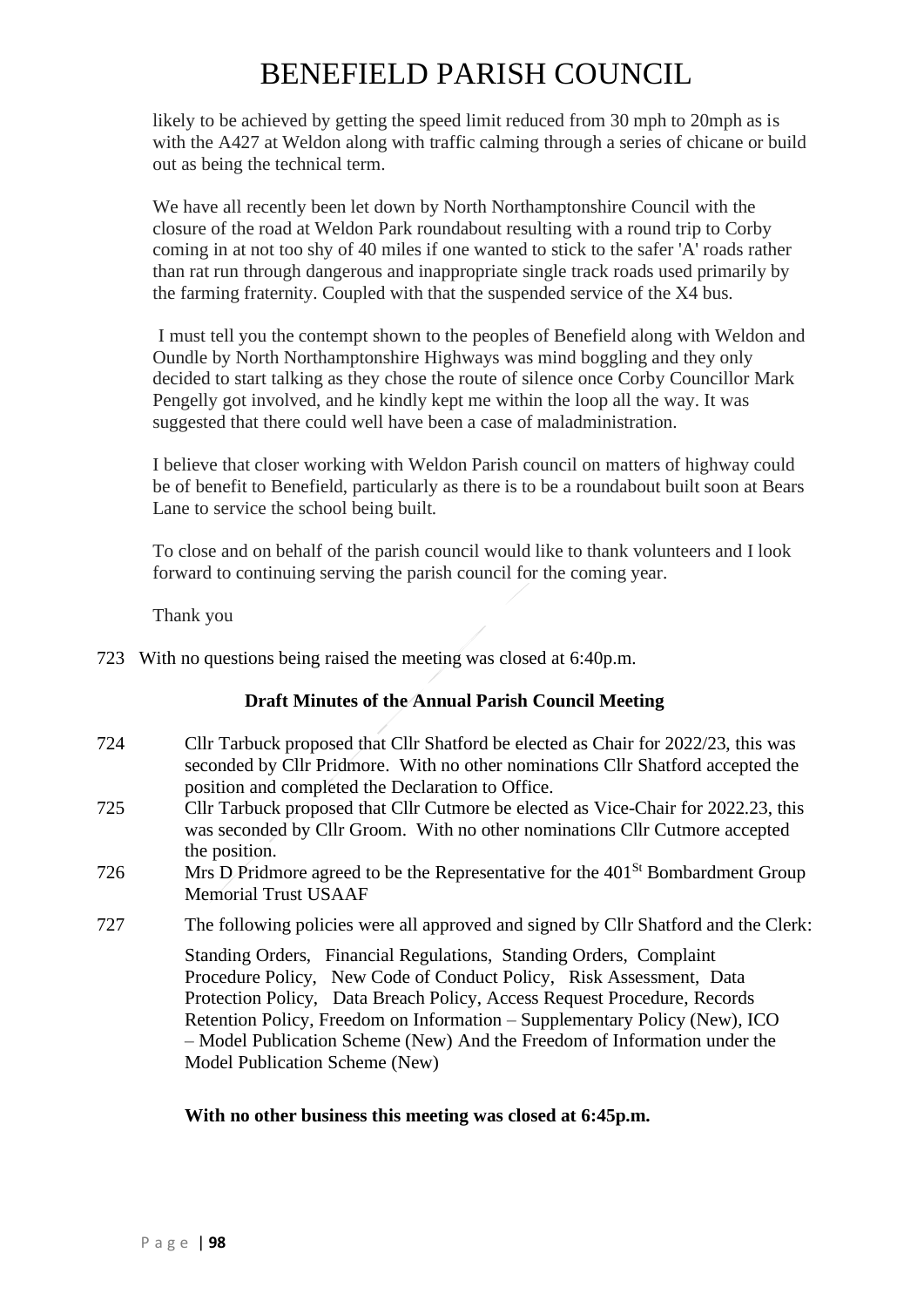| <b>Councillors Present</b> |                                                                                                                                                                                                                                                                                                                                                                                   | Jason Cutmore, Dan Groom, John Naylor, Alf Pridmore, Graham                                                                                                                                                                                                                                                                                                                                                                                                                                                                                                                                                                          |         |        |  |  |
|----------------------------|-----------------------------------------------------------------------------------------------------------------------------------------------------------------------------------------------------------------------------------------------------------------------------------------------------------------------------------------------------------------------------------|--------------------------------------------------------------------------------------------------------------------------------------------------------------------------------------------------------------------------------------------------------------------------------------------------------------------------------------------------------------------------------------------------------------------------------------------------------------------------------------------------------------------------------------------------------------------------------------------------------------------------------------|---------|--------|--|--|
|                            |                                                                                                                                                                                                                                                                                                                                                                                   | Shatford (Chair), and Alan Tarbuck                                                                                                                                                                                                                                                                                                                                                                                                                                                                                                                                                                                                   |         |        |  |  |
|                            | Also Present                                                                                                                                                                                                                                                                                                                                                                      | Mrs S Cook (Clerk)                                                                                                                                                                                                                                                                                                                                                                                                                                                                                                                                                                                                                   |         |        |  |  |
| 728                        |                                                                                                                                                                                                                                                                                                                                                                                   | Apologies had been received from Cllr Bullimore and were accepted                                                                                                                                                                                                                                                                                                                                                                                                                                                                                                                                                                    |         |        |  |  |
| 729                        |                                                                                                                                                                                                                                                                                                                                                                                   | There were no declarations of interest                                                                                                                                                                                                                                                                                                                                                                                                                                                                                                                                                                                               |         |        |  |  |
| 730                        | No member of the public had contacted the Clerk with concerns that they are<br>unable to access Lower Benefield via the public footpath from Upper Benefield due<br>to their mobility scooter being unable to go through the Kissing Gate on the<br>Brigstock Road. Further investigation is required as to who is responsible for the                                            |                                                                                                                                                                                                                                                                                                                                                                                                                                                                                                                                                                                                                                      |         |        |  |  |
| 731                        | Kissing Gate.<br>Cllr Charlie Best was unable to attend due to another appointment and had nothing                                                                                                                                                                                                                                                                                |                                                                                                                                                                                                                                                                                                                                                                                                                                                                                                                                                                                                                                      |         |        |  |  |
|                            | to report at this time.                                                                                                                                                                                                                                                                                                                                                           |                                                                                                                                                                                                                                                                                                                                                                                                                                                                                                                                                                                                                                      |         |        |  |  |
| 732                        | The minutes of the meeting held on Monday 14 <sup>th</sup> March were approved.                                                                                                                                                                                                                                                                                                   |                                                                                                                                                                                                                                                                                                                                                                                                                                                                                                                                                                                                                                      |         |        |  |  |
| 733                        | Cllr Groom had organised a very successful community litter pick and will organise                                                                                                                                                                                                                                                                                                |                                                                                                                                                                                                                                                                                                                                                                                                                                                                                                                                                                                                                                      |         |        |  |  |
|                            | another one for later in the year. The grass verges have been cut twice however<br>Longhurst have yet to cut Townsend Court. Cllr Pridmore to contact Longhurst<br>asking for the grass to be cut before Jubilee weekend.                                                                                                                                                         |                                                                                                                                                                                                                                                                                                                                                                                                                                                                                                                                                                                                                                      |         |        |  |  |
| 734                        | Both Cllr Naylor and Cllr Shatford had met with Rob Bridge, Chief Executive<br>Office of North Northamptonshire Council, over the Footpath Width. Mr Bridge<br>confirmed that nothing can be done about the width of the footpath however he did<br>suggest that build outs on the road will slow the traffic down and there could be<br>some of sort crossings put in place too. |                                                                                                                                                                                                                                                                                                                                                                                                                                                                                                                                                                                                                                      |         |        |  |  |
| 735                        | Mr Bridge also confirmed that there is funding available from Highways to help<br>with the purchase of Vehicle Activated Sign. It was agreed that the Clerk should<br>contact the Rural Police Officer to ask for a Traffic Survey to be carried out.                                                                                                                             |                                                                                                                                                                                                                                                                                                                                                                                                                                                                                                                                                                                                                                      |         |        |  |  |
| 736                        | No update on the War Memorial                                                                                                                                                                                                                                                                                                                                                     |                                                                                                                                                                                                                                                                                                                                                                                                                                                                                                                                                                                                                                      |         |        |  |  |
| 737                        | Benefield Cricket Club Committee have agreed to have a box of Poppies in the<br>Cricket Club in the lead up to Remembrance Day. The Clerk also confirmed that<br>she has ordered the two wreaths from the Weldon Branch of the British Legion.                                                                                                                                    |                                                                                                                                                                                                                                                                                                                                                                                                                                                                                                                                                                                                                                      |         |        |  |  |
| 738                        | Finance                                                                                                                                                                                                                                                                                                                                                                           | a) Mr James has carried out the Year End Internal Audit with no anomalies. The<br>Parish Council ended the year with an income of £7850 and an expenditure of<br>£6718 leaving a balance of £8499 in the bank. It was resolved that the accounts<br>be approved. Both Cllr Shatford and the Clerk signed the Certificate of<br>Exemption, the Annual Governance Statement and the Accounting Statement.<br>b) There is currently £15999.23in the bank following the receipt of £7500 from<br>North Northamptonshire Council as payment for the precept<br>c) The following payments were approved in line with currently legislation |         |        |  |  |
|                            | Details                                                                                                                                                                                                                                                                                                                                                                           |                                                                                                                                                                                                                                                                                                                                                                                                                                                                                                                                                                                                                                      | Value   | Cheque |  |  |
|                            | Zurich – Insurance                                                                                                                                                                                                                                                                                                                                                                |                                                                                                                                                                                                                                                                                                                                                                                                                                                                                                                                                                                                                                      | £542.73 | 732    |  |  |
|                            |                                                                                                                                                                                                                                                                                                                                                                                   | £281.28                                                                                                                                                                                                                                                                                                                                                                                                                                                                                                                                                                                                                              | 733     |        |  |  |
|                            | Sue Cook – Salary plus expenses and back pay<br>Tom James - Internal Audit<br>£80.00                                                                                                                                                                                                                                                                                              |                                                                                                                                                                                                                                                                                                                                                                                                                                                                                                                                                                                                                                      |         | 734    |  |  |
|                            | Sue Cook - ICO and Website renewal<br>£55.00<br>735                                                                                                                                                                                                                                                                                                                               |                                                                                                                                                                                                                                                                                                                                                                                                                                                                                                                                                                                                                                      |         |        |  |  |
|                            | N Power – Street Lighting                                                                                                                                                                                                                                                                                                                                                         |                                                                                                                                                                                                                                                                                                                                                                                                                                                                                                                                                                                                                                      | £447.64 | 736    |  |  |
|                            |                                                                                                                                                                                                                                                                                                                                                                                   | E-on - Annual Maintenance Package                                                                                                                                                                                                                                                                                                                                                                                                                                                                                                                                                                                                    | £32.40  | 737    |  |  |
|                            |                                                                                                                                                                                                                                                                                                                                                                                   | Mowerman – $1st$ and $2nd$ Grass Cutting                                                                                                                                                                                                                                                                                                                                                                                                                                                                                                                                                                                             | £720.00 | 738    |  |  |
|                            |                                                                                                                                                                                                                                                                                                                                                                                   |                                                                                                                                                                                                                                                                                                                                                                                                                                                                                                                                                                                                                                      |         |        |  |  |

Benefield Village Hall – Hire of Hall **E27.50** 739